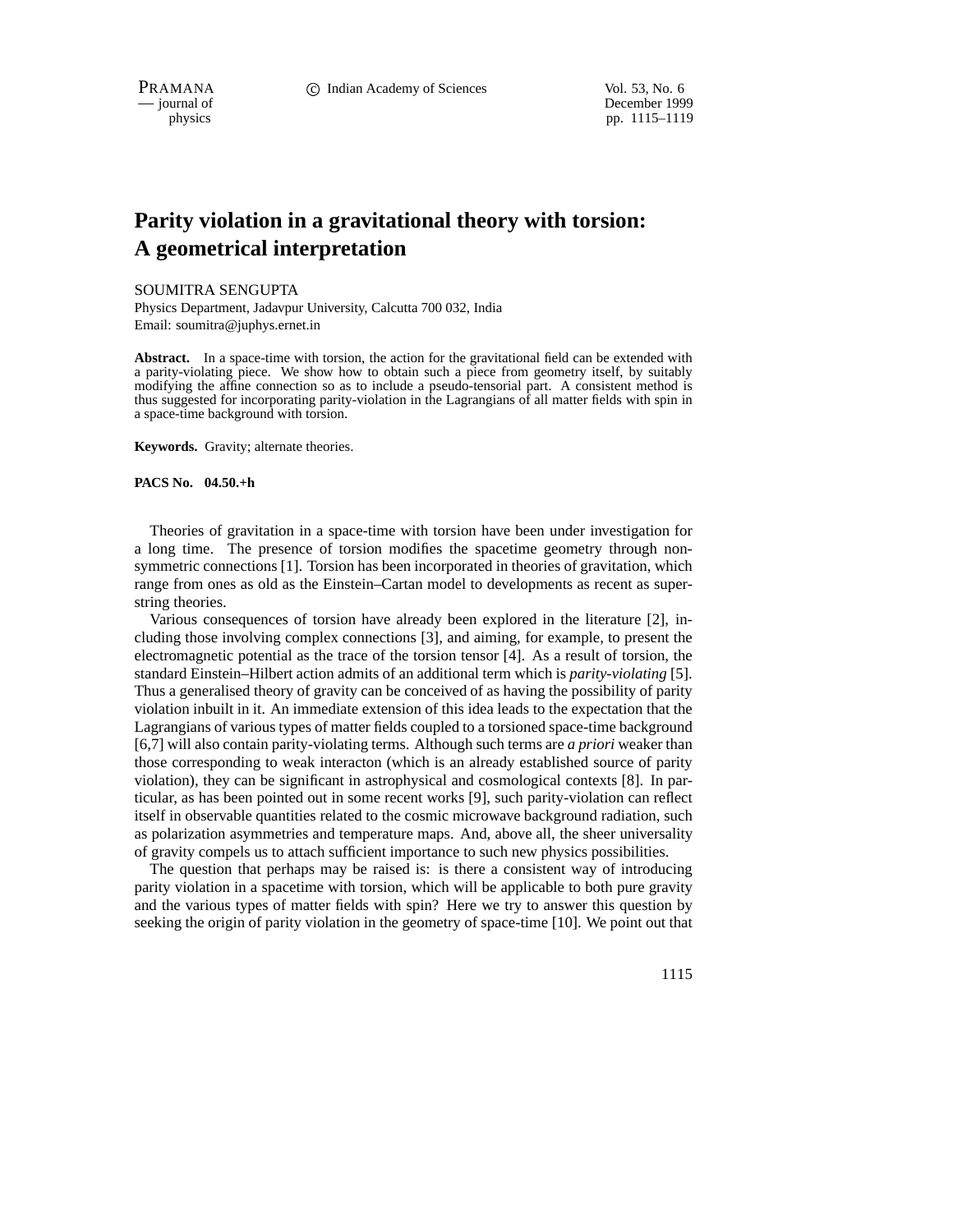## *Soumitra Sengupta*

just as the original Einstein–Cartan theory follows by adding an antisymmetric tensor to the hitherto symmetric affine connnections, the incorporation of a pseudo-tensorial connection introduces parity violation in the theory. This enables one to start from the original Einstein–Hilbert action, with the scalar curvature  $R$  suitably modified by the new form of the covariant derivative. We show that, with the most general choice of the pseudo-tensorial connection which is linear in the torsion field, the induced parity-violating term has close resemblance to what arises in earlier works from a separate piece in the Lagrangian. This generalised connection also enables us to obtain the Lagrangians for spin-1 and spin-1/2 fields, with built-in parity-violating interactions with the torsion field. Thus one can trace all parity-violating effects in torsioned space to a common origin.

The Einstein–Hilbert action for pure gravity is given by

$$
S = \int \sqrt{-g} R \mathrm{d}^4 x \tag{1}
$$

where R is the scalar curvature, defined as  $R = R_{\alpha\mu\beta\nu} g^{\alpha\beta} g^{\mu\nu}$  and  $R_{\alpha\mu\beta\nu}$  is the Riemann– Christoffel tensor.

In the absence of torsion, the  $\Gamma$ 's are the usual Christoffel symbols, symmetric in the two lower indices.

If there is torsion,  $\Gamma$  needs to be replaced by  $\Gamma$ , where

$$
\tilde{\Gamma}^{\mu}_{\nu\lambda} = \Gamma^{\mu}_{\nu\lambda} - H^{\mu}_{\nu\lambda} \tag{2}
$$

H being antisymmetric in the two lower indices. Further, the requirement that the metric be covariantly conserved (the so-called 'metricity condition') restricts  $H$  to a form where it is antisymmetric in all three indices, a form in which it is commonly known as the 'contortion tensor'. It is related to the torsion field S through  $H^{\lambda}_{\mu\nu} = -S^{\lambda}_{\mu\nu} + S^{\lambda}_{\nu\mu} - S^{\lambda}_{\mu\nu}$ .

The inclusion of H destroys the cyclicity of  $R_{\alpha\beta\mu\nu}$  in any three of its four indices. Consequently, a term of the form  $\epsilon^{\alpha\beta\mu\nu}R_{\alpha\beta\mu\nu}$  (which, in a torsion-free scenario, would have been forced to vanish by the cyclicity condition) can be added to the scalar curvature [5], in perfect consistence with general covariance. The latter is manifestly parity-violating. Thus one is led to the conclusion that unless the conservation of parity is artificially imposed on the theory, there is no reason for it to hold generally in a scenario with torsioned space-time.

However, the above way of introducing the parity-violating terms under torsion is of a somewhat *ad hoc* nature. Nor does it provide one with a guideline as to how to extend this to the gravitational interactions of particles of different spins, once parity ceases to be a symmetry in the pure gravity sector.

Our proposal is to introduce parity violation in the covariant derivative in a curved spacetime. That is to say, the most general connection can be made to include, in addition to the symmetric and antisymmetric parts, a pseudo-tensorial part as well. Remembering that the extra pieces should vanish in the limit of zero torsion, a general form in the minimal extension scheme is

$$
\tilde{\Gamma}^{\kappa}_{\nu\lambda} = \Gamma^{\kappa}_{\nu\lambda} - H^{\kappa}_{\nu\lambda} - q(\epsilon^{\gamma\delta}_{\nu\lambda} H^{\kappa}_{\gamma\delta} - \epsilon^{\kappa\alpha}_{\beta\lambda} H^{\beta}_{\nu\alpha} + \epsilon^{\kappa\alpha}_{\beta\nu} H^{\beta}_{\lambda\alpha}).
$$
\n(3)

Here  $q$  is a parameter determining the extent of parity violation, depending, presumably, on the matter distribution. It is extremely important to note at this juncture that the

1116 *Pramana – J. Phys.,* **Vol. 53, No. 6, December 1999**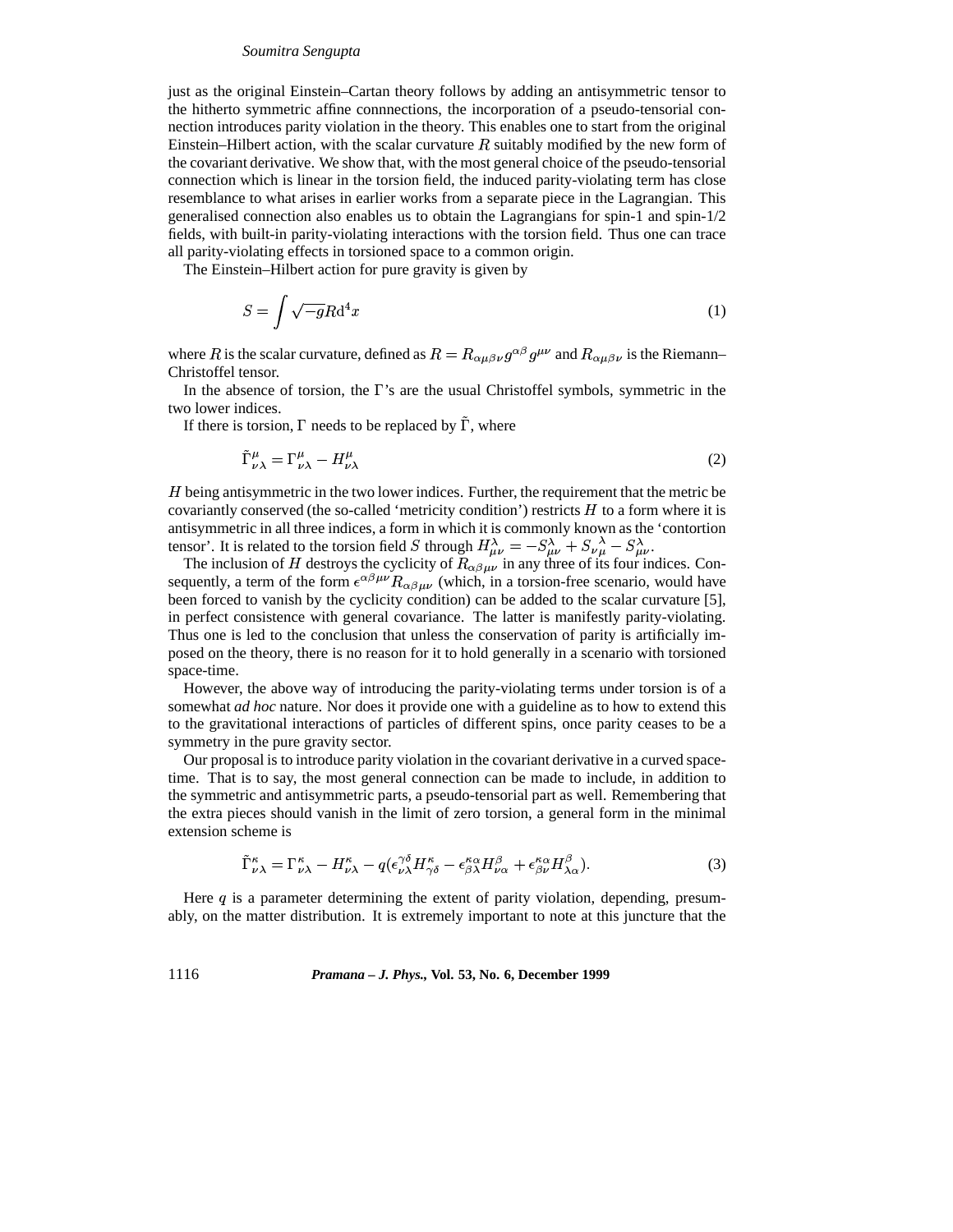covariant derivative of the metric  $(D_\mu g_{\nu\lambda} = 0$ , with  $D_\mu$  defined in terms of  $\Gamma$ ) automatically vanishes so long as  $H$  is antisymmetric in all three indices. Therefore the same condition for metricity as the one in ordinary Einstein–Cartan theory also suffices when a pseudo-tensorial part is included in the connection. However, the relative signs of the three additional terms get fixed by metricity. The same requirement also leads us to the conclusion that all the three aforementioned terms have to be coupled through the same charge  $q$ .

Next, we calculate the curvature scalar  $R$  using the above connection and the metricity condition. After some algebra, one obtains

$$
\tilde{R} = R^{EC} + R^X \tag{4}
$$

where  $R^{EC}$  is the ordinary Einstein–Cartan scalar curvature, which arises from the parityconserving part of the covariant derivative. The artifacts of the pseudo-tensorial connection are found in  $R^X$  which is given by

$$
R^X = R^{pv} + R^{pc} \tag{5}
$$

with

$$
R^{pv} = -6q\epsilon_{\alpha\beta}^{\sigma\nu}H_{\mu}^{\alpha\beta}H_{\sigma\nu}^{\mu} \tag{6}
$$

and

$$
R^{pc} = 3q^2 \left[ 2\epsilon_{\lambda\sigma}^{\gamma\delta} \epsilon_{\omega\nu}^{\sigma\eta} H_{\gamma\delta}^{\nu} H_{\eta}^{\lambda\omega} + \epsilon_{\nu\lambda}^{\rho\eta} \epsilon_{\alpha\beta}^{\lambda\nu} H_{\sigma}^{\alpha\beta} H_{\rho\eta}^{\sigma} \right].
$$
 (7)

The most striking conclusion from above is that the parity violating piece  $R^{pv}$  is, modulo the multiplicative factor  $-6q$ , *exactly same* as what one gets from the term  $\epsilon^{\mu\nu\alpha\beta}R_{\mu\nu\alpha\beta}$ added *ad hoc* to the Einstein–Hilbert–Cartan action. In addition, one would have in the latter case a term proportinal to the derivative of the H-field, which is absent in our case. It is obvious, however, that such a derivative term is bound to vanish whenever torsion can be expressed in terms of the derivative of any antisymmetric second-rank tensor field, *i.e.*  $H_{\alpha\beta\gamma} = \partial_{[\alpha]}B_{[\beta\gamma]}$ . This is precisely what one obtains in superstring theories. Therefore, the parity-violating terms obtained in variations of such theories following our approach match exactly with those arising from the term  $\epsilon^{\alpha\beta\mu\nu}R_{\alpha\beta\mu\nu}$  as used in earlier works. Moreover, in our aproach,  $R^X$  contains terms quadratic in the Levi–Civita tensor density, which provide extra parity-conserving pieces over and above those present in the minimal Einstein–Cartan framework. These terms are, however, proportional to  $q^2$ , and therefore will be relatively unimportant when there is only a small amount of parity violation.

It is straightforward now to examine the spin-1 and spin-1/2 sectors. First, we take up the case of a spin-1 Abelian gauge field  $\tilde{A}$ . Here, one can write down a gauge invariant Lagrangian either in terms of a field tensor defined in the tangent space, or with additional non-linear terms introduced in the Lagrangian. We follow the latter approach, since it gives us a uniform procedure for all matter fields with spin. Hence we use the augmented connection, the corresponding field tensor being defined here as

$$
F_{\mu\nu} = D_{\mu}A_{\nu} - D_{\nu}A_{\mu} \tag{8}
$$

where the covariant derivative is to be written as  $D_{\mu}A_{\nu} = \partial_{\mu}A_{\nu} + \Gamma^{\beta}_{\mu\nu}A_{\beta}$ , which includes both the Cartan and pseudo-tensorial extensions. Thus the expression for  $F_{\mu\nu}$  in our case turns out to be

*Pramana – J. Phys.,* **Vol. 53, No. 6, December 1999** 1117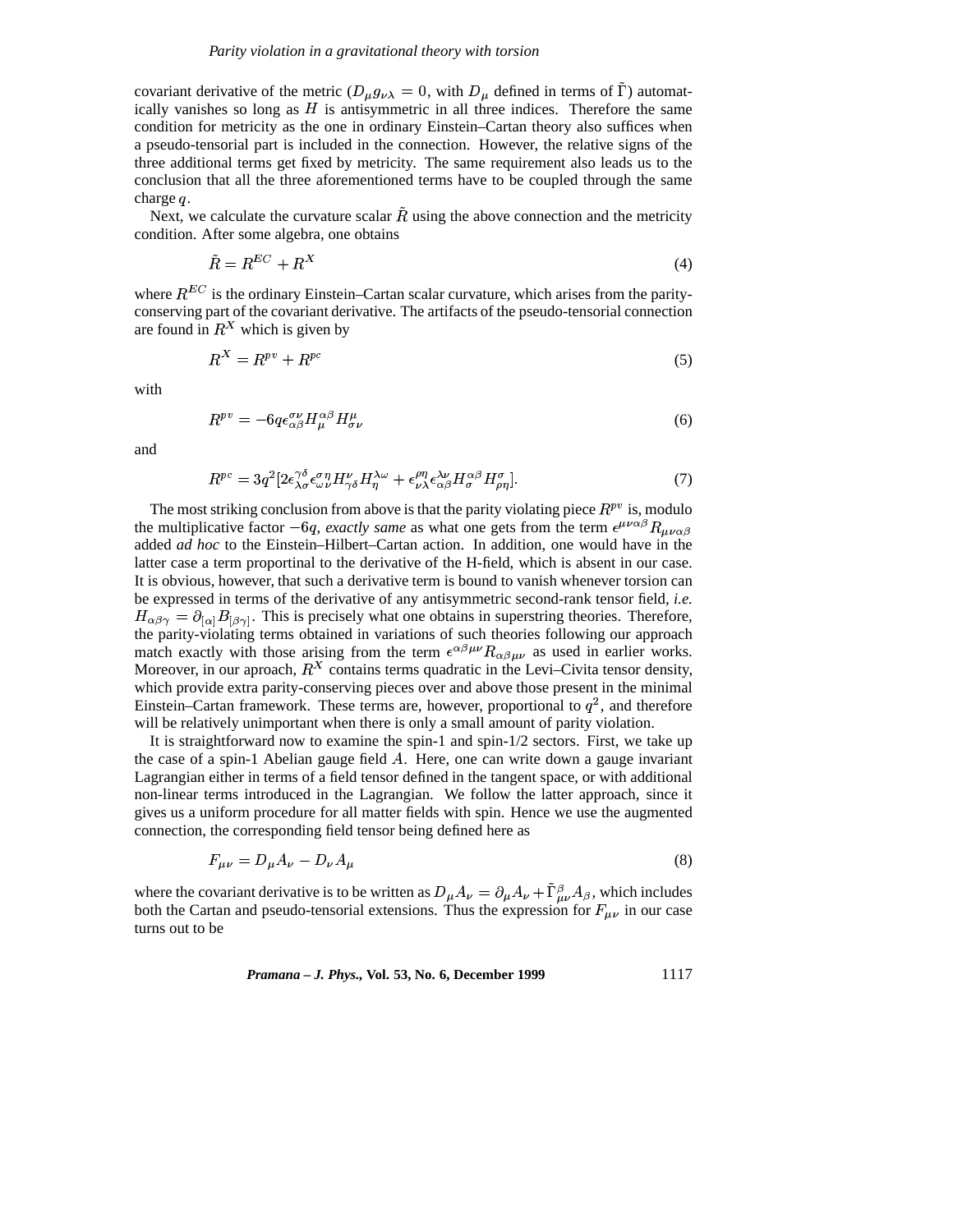*Soumitra Sengupta*

$$
F_{\mu\nu} = \partial_{\mu}A_{\nu} - \partial_{\nu}A_{\mu} - 2H^{\beta}_{\mu\nu}A_{\beta} - 2q\epsilon_{\mu\nu}^{\gamma\delta}H^{\beta}_{\gamma\delta}A_{\beta}
$$

$$
+ 2q\epsilon_{\delta\nu}^{\gamma\beta}H^{\delta}_{\mu\beta}A_{\gamma} - 2q\epsilon_{\delta\mu}^{\gamma\beta}H^{\delta}_{\nu\beta}A_{\gamma}.
$$

$$
\tag{9}
$$

It is obvious that the Lagrangian for the gauge field, given by  $-(1/4)F^{\mu\nu}F_{\mu\nu}$ , now contains both terms linear and quadratic in  $\epsilon$ . In addition, of course, this approach will require one to introduce addition interaction terms involving  $A_{\mu}$  and  $F^{\mu\nu}$  in order to preserve gauge invariance [7]. Extension of the formalism to a non-abelian gauge field is straightforward, with the possibility of additional parity violation in the self-coupling terms.

For a spin-1/2 field in a spacetime with torsion, again, the standard Dirac Lagrangian needs to be extended with the appropriate covariant derivative. It has the general form  $[6,11]$ 

$$
\mathcal{L}_{\text{Dirac}} = \overline{\psi}[i\gamma^{\mu}(\partial_{\mu} - \sigma^{\rho\beta}v_{\rho}^{\nu}g_{\lambda\nu}\partial_{\mu}v_{\beta}^{\lambda} - g_{\alpha\delta}\sigma^{ab}v_{a}^{\beta}v_{b}^{\delta}\tilde{\Gamma}_{\mu\beta}^{\alpha})]\psi. \tag{10}
$$

where one has introduced the tetrad  $v_n^{\mu}$  to connect the curved space with the corresponding tangent space at any point. (The greek indices correspond to the curved space, and the Latin indices, to the tangent space.) Using the full form of  $\Gamma$  defined in our scenario, can be expressed as

$$
\mathcal{L}_{\text{Dirac}} = \mathcal{L}^E + \overline{\psi}[i\gamma^\mu g_{\alpha\delta}\sigma^{\beta\delta}H_{\mu\beta}^{\alpha}]\psi + \mathcal{L}^{pv}.
$$
\n(11)

the first term being the same as what one would have gotten in Einstein gravity, and the second one corresponds to the Cartan extension. The incorporation of a pseudo-tensorial second one corresponds to the Cartan extension. The incorporation results in the parity-violating part  $\mathcal{L}^{pv}$  which is given by

$$
\mathcal{L}^{pv} = q(detg^{\eta\eta'})[-\overline{\psi}\gamma_{\mu}\sigma_{\lambda\omega}\gamma_{5}\psi H_{\gamma\rho\delta} + g_{\alpha\delta}\overline{\psi}\gamma^{\mu}\sigma_{\omega\nu}\gamma_{5}\psi H_{\mu\lambda\rho} -g_{\alpha\delta}\overline{\psi}\gamma_{\mu}\sigma_{\omega\nu}\gamma_{5}\psi H_{\beta\lambda\rho}].
$$
\n(12)

where  $\eta(\eta')$  runs over  $\{\delta, \lambda, \omega(\mu, \gamma, \rho)\}\$ ,  $\{\delta, \omega, \nu(\rho, \alpha, \lambda)\}\$ , and  $\{\beta, \delta, \omega, \nu(\rho, \mu, \alpha, \lambda)\}\$  in the first, second and third terms.

Note that here one does not get any additional pieces quadratic in the pseudo-tensorial connecton because of the very structure of the Dirac Lagrangian. Therefore, unlike in the case of pure gravity and the vector field, we do not end up with additional parity-conserving terms resulting from such a connection.

In conclusion, we have argued here that, since the very presence of torsion automatically allows parity-violation in the Lagrangian for pure gravity, it should be possible to incorporate the latter in the geometry of space-time itself. We do this by extending the covariant derivative with a set of pseudo-tensorial connections, proportional to the torsion (or more precisely contortion) tensor itself. We have demostrated that the additional terms are uniquely fixed by the condition for preserving metricity. This gives us a consistent prescription to obtain parity-violating effects in the Lagrangians for pure gravity, spin-1 and spin-1/2 fields, as well as new parity-conserving terms in the first two cases. Thus parityviolation– which can be looked upon as the outcome of torsion itself– can be systematically linked to every sector which is conceivably responsible for torsion in space-time.

## **Acknowledgements**

I thank the organisers of the workshop 'Cosmology: Observations confront theories' held in IIT, Kharagpur, where this talk was delivered. I also thank Ashok Chatterjee, P Mitra, P Majumdar, A K Raychaudhuri and Ashoke Sen for helpful comments.

1118 *Pramana – J. Phys.,* **Vol. 53, No. 6, December 1999**